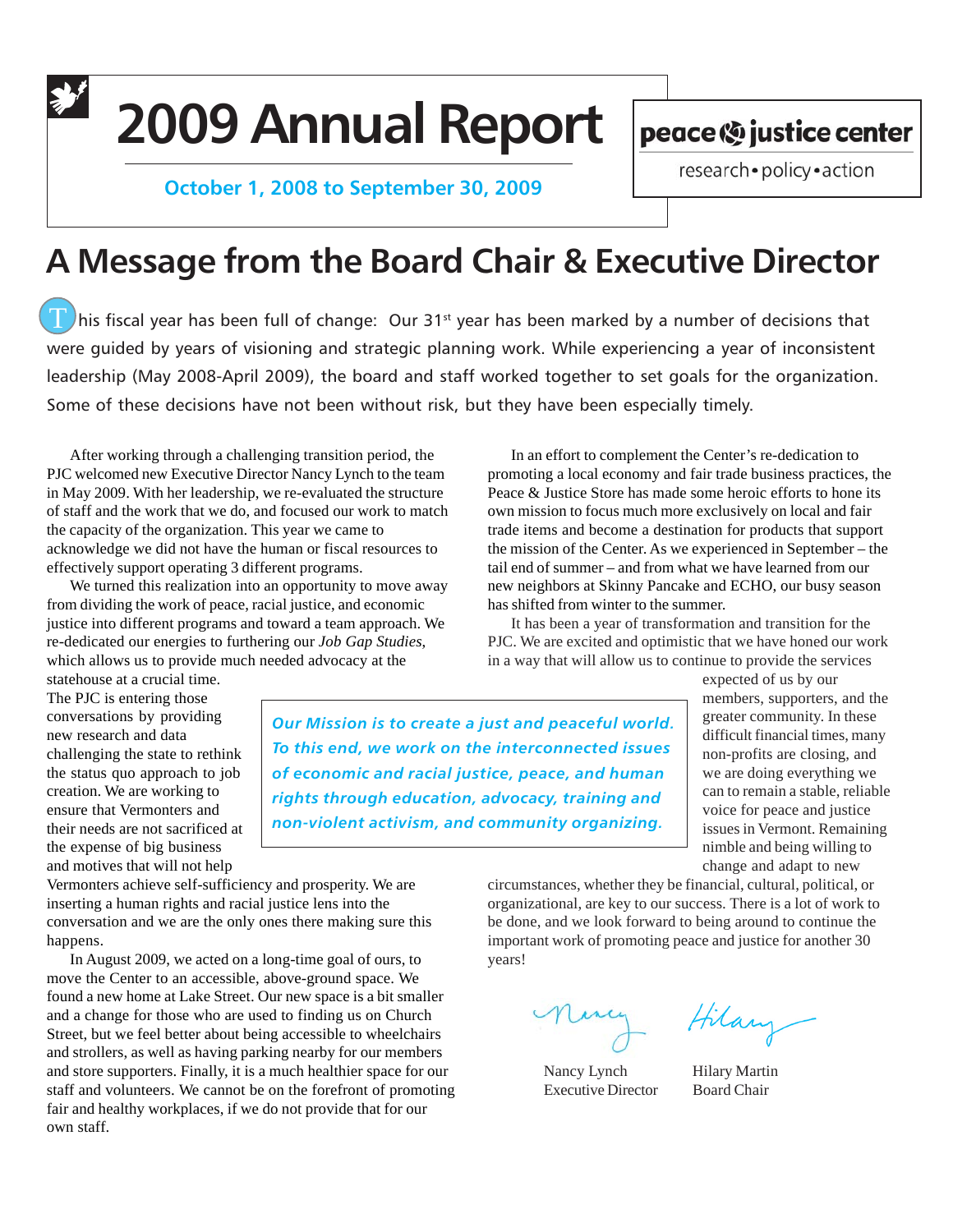#### peace (o justice center

research · policy · action

60 Lake Street Burlington, VT 05401

802.863.2345 fax: 802.863.2532

www.pjcvt.org wcoe@pjcvt.org

#### **STAFF**

**Nancy Lynch** *Executive Director*

**Wendy Coe** *Office Manager, and Newsletter Production Editor*

**Anise Richey** *Development Director*

**Colin Robinson** *Vermont Livable Wage Campaign/ Vermont Economic Justice Project*

**Jen Berger** *Recruiting for Peace Campaign/ Peace & Human Rights Project*

**Kathy Bouton** *Co-Manager, Peace & Justice Store*

**Jennifer Reay** *Co-Manager, Peace & Justice Store*



#### *Foundations*

AJ Muste Anne Slade Frey Ben & Jerry's Foundation Block Foundation Gay and Lesbian Fund of Vermont Haymarket People's Fund Sisters of Mercy Unitarian Universalist Funding Program United Church of Christ Vermont Community Foundation/ Concept2 Fund Vermont Community Foundation/ Kokoro Fund Winky Foundation

## **Vermont Livable Wage Campaign Highlights 2008-2009**

- We educated over 1400 Vermonters and Vermont businesses about livable wages, economic inequality, and the Livable Jobs Toolkit in communities and classrooms in every corner of the state.
- The Vermont Livable Wage Campaign (VLWC) continued to build the Paid Sick Days for Vermont campaign and lead the Vermont Paid Sick Day



Coalition. Throughout the fall we collected hundreds of petitions signatures, knocked on doors throughout the state, presented about paid sick days at two conferences, completed a statewide poll on the issue and continued to partner with Voices for Vermont's Children to build the coalition.

- The VLWC monitored the completion of the work of the Legislature's Basic Needs Budget Technical Advisory Council, a group brought together to review and make an assessment of the methodology and data used to create the Basic Needs Budget – the source of the Livable Wage. This important review reaffirmed the importance of the calculations and helped ensure that the numbers continue to reflect what a livable wage is in Vermont.
- After working throughout the fall with a group of University of Vermont Medical College students on a public health analysis of paid sick days titled "The Impact of Paid Sick Days on Public Health in an Elementary School Population," the study was finally released at the Vermont Commission on Women legislative lunch. The study clearly highlighted the positive impact paid sick days has on the access to health care of children. The students were later selected to present their findings at the American Public Health Association annual conference.
- Based upon the advocacy of the VLWC the Vermont minimum wage broke the \$8 mark for the first time in history. Having been adjusted for inflation the

Vermont minimum wage went up to \$8.06/hr making it the third highest in the country. For the 6,000 Vermonters making less then \$8/hr and the 7,000 Vermonters making the tipped minimum wage, it was a much deserved raise.

- The Joint Fiscal Office of the State of Vermont released 2009 Basic Needs Budget Report and the new livable wage figures. The VLWC publicized the information and received some favorable coverage in news outlets across the state.
- Livable Wages and the VLWC was featured throughout the month of January on Vermont Public Television in a short public services announcement about livable wages. In late January we were featured on *Public Square*, a live call in show on issues affecting Vermonters.
- Realizing that the legislation on the minimum wage we helped to pass in 2005 was silent on what happened if we saw deflation, the VLWC worked to ensure that language was passed that made sure the minimum wage couldn't decrease.
- In April, we reconnected with long time partners Vermont Businesses for Social Responsibly to host a workshop titled



**Wendy Coe and Colin Robinson talk with Christopher Kaufman-Ilstrup at the Healthcare Rally May 1, 2009 on the State House lawn.**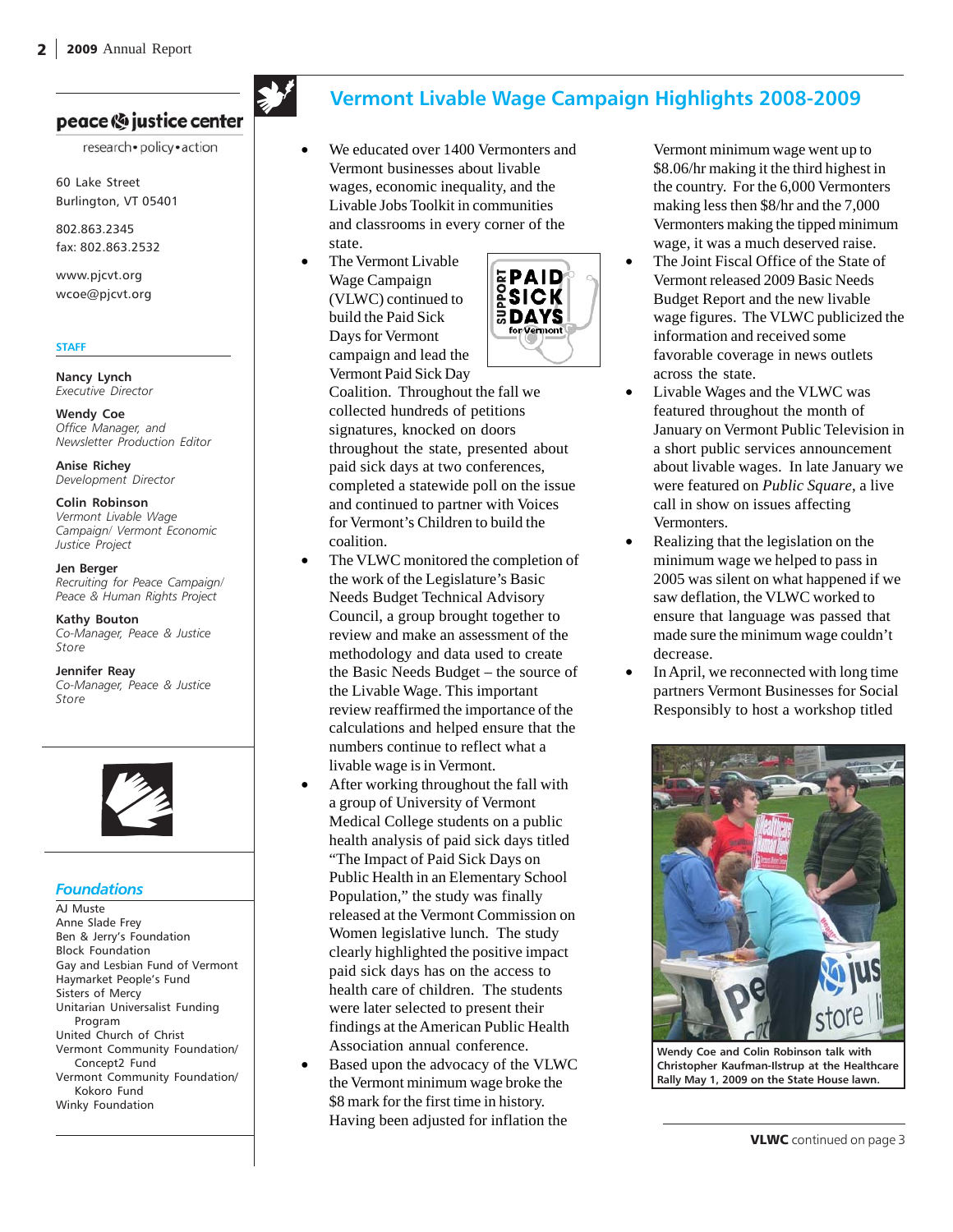

### **Vermont Livable Wage Campaign Highlights 2008-2009**

VLWC continued from page 2

"Managing and Retaining Employees in Hard Economic Times – The Livable Jobs Toolkit". The workshop, attended by over 25 businesses, educated participants about livable wages and what they can do to create livable jobs for their employees.

- In coalition with several organizations PJC took a lead in helping to organize Save our State rallies and actions against the state budget cuts. We helped to turn out hundreds of people across the state for simultaneous rallies to push back.
- In partnership with AARP Vermont, Community of Vermont Elders (COVE), and the Vermont Commission on Women, the VLWC helped release the Elder Basic Needs Budget. Based upon the livable wage and the Basic Needs Budget, the AARP funded research established a Vermont specific Elder Economic Security Standard.
- The Vermont Paid Sick Day Campaign continued to build momentum throughout the summer. We hosted

two well attended press conferences in May and September highlighting the importance of paid sick days for all Vermonters. We continued to collect petitions signatures, encourage folks to write letters to the editor, and build relationships with Vermont businesses.



In June, the VLWC and PHRP hosted the very successful, first annual, **Youth Activist Institute** at Castleton State College with 14 inspiring high school students from across Vermont. The two day intensive Activist Institute included presenta-tions from a broad spectrum of activists discussing both issues and skills, and participants left feeling energized.

#### peace (o justice center

research · policy · action

#### **BOARD OF DIRECTORS '08-'09**

**Linda Ayer** *Baker: Just Desserts*

**Gene Bergman** *Attorney*

**Stacy Graczyk** *Attorney*

**Brian Hsiang** *ReSource Youth Build High School Teacher*

**Woody Keppel** *Actor*

**Hilary Martin- chair** *Organic Farmer*

**Tiffany Silliman** *Union Organizer*

**Andy Snyder** *VT Department of Education Intergovermental Affairs Co-ordinator*

**Wayne Turiansky** *Owner of Amalgamated Culture Works*

**Ed Everts -** *emeritus*

## **Peace & Human Rights Project Highlights 2008-2009**

- The Peace & Human Rights Project (PHRP) worked as a founding member of the Vermont Peace Economy Coalition. VPEC was comprised of community members, peace activists, students, and organizations working towards peace. VPEC believed that Vermont and the US needed a sustainable peace economy – socially just and ecologically sound – not a war economy.
- Throughout the fall of 2008, the PHRP surveyed Vermont high schools about their "opt-out" policies and forms to make sure that they were in compliance with the law. Additionally, we visited 6 high schools to talk with students about military recruitment.
- The PHRP hosted a film series, featuring popular films like *Charlie Wilson's War* and *Stop Loss* in partnership with the American Friends Service Committee throughout the winter and into the spring.
- The PHRP worked to help organize the anti-war protest on the anniversary of the invasion of Iraq. We also worked to send busses to Washington, DC and to build for turnout at Vermont rallies on March 19<sup>th</sup>.
- The PHRP completed the *Winter Soldier* DVD to help educate youth across Vermont about military service and also updated the *Alternatives Book* about alternatives to military service.





**Mayor Kiss proclaiming January 29, 2009: "Peace & Justice Center Day". Also pictured: Barbara Wynroth and Tiffany Silliman.**